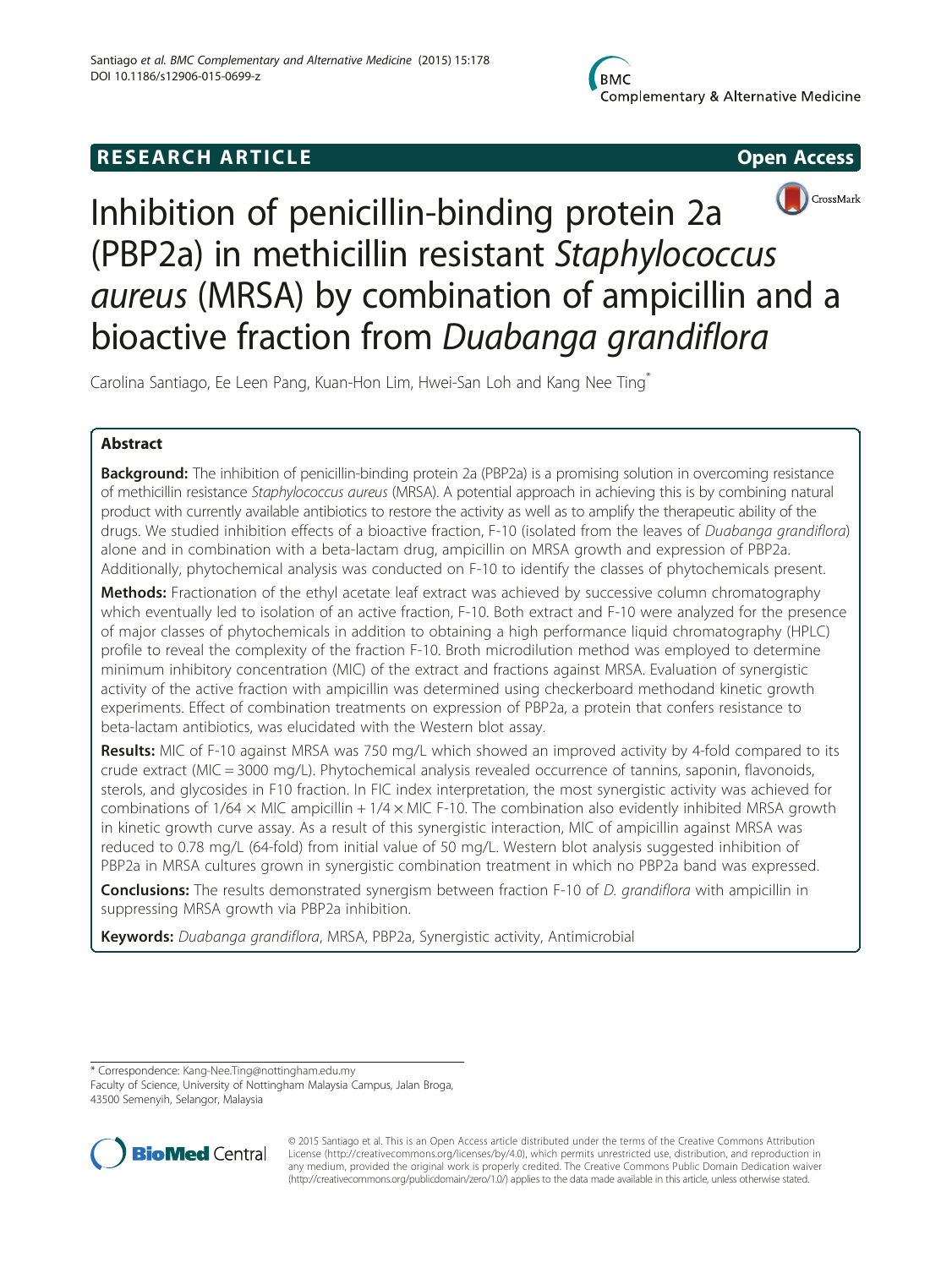### Background

Resistance issue of MRSA continues to threaten the world population despite the availability of new antibiotics [[1\]](#page-6-0). At present, MRSA infections are not only seen in hospital but also in community and livestock [\[2](#page-6-0)]. Prevalence of this infection underlies in its resistance mechanism. Primarily, acquisition of *mecA* gene confers resistance in S. aureus to methicillin. This gene encodes for production of a reduced-affinity penicillin-binding protein 2a (PBP2a) which was first discovered in 1981 [[3\]](#page-6-0). The low binding affinity of PBP2a to beta-lactams enables peptidoglycan cell wall synthesis in MRSA despite the presence of lethal concentration of methicillin [[4, 5\]](#page-6-0). Considering MRSA's resistance, future quest of antimicrobials should be focused in finding solutions to inhibit production of PBP2a and restoring beta-lactams activity.

A plausible approach to treat infections caused by deleterious pathogens and to tackle its complex multidrug resistance issues is by applying the concept of synergism [\[6](#page-6-0)]. Phytomedicine essentially, offers a new alternative for synergy treatment consisting combination of phytomedicine with commercially available antibiotics [[7](#page-6-0)–[9](#page-6-0)]. Duabanga grandiflora (Roxb. Ex DC) Walp, belongs to the Lythraceae family and it is indigenous to Eastern Himalayas [[10, 11\]](#page-6-0). In India, the paste from the plant has been widely utilized to cure skin diseases, mainly eczema or atopic dermatitis (AD) [[12](#page-6-0)]. Advancement in dermatological research indicated link between S. aureus infection and AD based on skin lesion caused by the bacteria and identification of S. aureus delta toxin in skin sample of AD patients [[13](#page-6-0), [14\]](#page-6-0). These findings show that ethnobotanical use of D. grandiflora in treating eczema may actually have relation to its ability to heal bacterial infections namely S. aureus.

In our earlier study we have shown that ethyl acetate extract from *D. grandiflora* possessed broad spectrum antimicrobial action including anti-staphylococcal activity [\[15](#page-6-0), [16](#page-6-0)]. Based on this rationale, in the present study we investigated the synergistic effects of a bioactive fraction, F-10 from *D. grandiflora*, with ampicillin on MRSA growth. In order to better understand the molecular mechanism, effects of the combination treatment on the resistant protein, PBP2a was investigated. Chemical and HPLC analyses were conducted to identify the presence of major classes of compounds in the fraction as well as to gain a better insight into its complexity.

#### Methods

#### Plant material

D. grandiflora leaves were collected from a growing tree in Simpang Pulai, Pahang, Malaysia (GPS location: N04° 33.701' E101° 11.685') and identified by Dr. Christophe

Wiart from the School of Pharmacy. Herbarium voucher specimens (herbarium code UNMC75) are deposited at the Herbarium of Faculty of Science, University of Nottingham Malaysia Campus. The dried and ground plant materials  $(2.1 \text{ kg} - D. \text{grandif}$ lora leaves) was subjected to sequential extraction using  $n$ -hexane (He), followed by ethyl acetate (EA) and finally 95 % ethanol (EtOH). Extraction with each solvent was conducted by soaking the plant material in 10 L of the solvent  $(24 h \times$ 3 times) at room temperature [\[16](#page-6-0), [17](#page-6-0)].

#### Isolation of F-10

The ethyl acetate extract of *D. grandiflora* leaves was fractionated by using vacuum liquid chromatography (silica gel). The solvent system used for elution was chloroform  $(CHCl<sub>3</sub>)$  in decreasing amount of hexane (He) or  $CHCl<sub>3</sub>$  in increasing amount of methanol (MeOH), i.e.,  $He/CHCl<sub>3</sub>$  $(1:1) \rightarrow CHCl<sub>3</sub>$   $(100 \%) \rightarrow CHCl<sub>3</sub>/MeOH$   $(3 \%) \rightarrow CHCl<sub>3</sub>/$  $MeOH(5 \%) \rightarrow CHCl<sub>3</sub>/MeOH$  (7 %)  $\rightarrow CHCl<sub>3</sub>/MeOH$ (10 %)  $\rightarrow$  CHCl<sub>3</sub>/MeOH (15 %). The column was finally flushed with EtOH. Fraction F-10 eluted in solvent system CHCl3/MeOH (15 %).

#### Microorganisms

Methicillin sensitive S. aureus ATCC 11632 (MSSA) was grown in tryptic soy broth (TSB) (Hi-Media, India) at 37 °C for 24 h with a shaking mode of 220 rpm. Aliquot from this suspension was streaked on tryptic soy agar (TSA) (Hi-Media, India) and incubated at 37 °C for another 24 h. Two to four single colonies from the TSA plate was inoculated in 10 ml of Muller Hinton broth (MHB) (Hi-Media, India) and allowed to grow at 37 °C until it reached exponential stage  $(2 \times 10^8 \text{ CFU/ml})$ . The suspension then was used for broth microdilution assay. MRSA ATCC 43300 was grown with same steps except all the media used for its growth was supplemented with 2 % sodium chloride (NaCl) (Merck, Germany) and incubation temperature was 35 °C. Bacterial stocks were kept at −80 °C in TSB added with 10 % (vol/vol) glycerol (Sigma, USA).

#### Test samples

The ethyl acetate crude extract of *D. grandiflora* and fraction F-10 were dissolved in dimethyl sulfoxide (DMSO) (Sigma, USA) at stock concentration of 1000 mg/L. The stock kept in −20 °C for experiments. Antibiotics for susceptibility testing prepared at 100 mg/L in sterile distilled water. Tested antibiotics were ampicilin (Amresco, USA), oxacillin (Discovery Fine Chemicals, UK) and methicillin (Sigma, USA).

Determination of minimum inhibitory concentration (MIC) Microbroth dilution method using a 96-well microtitier plate was used to determine MIC of crude extract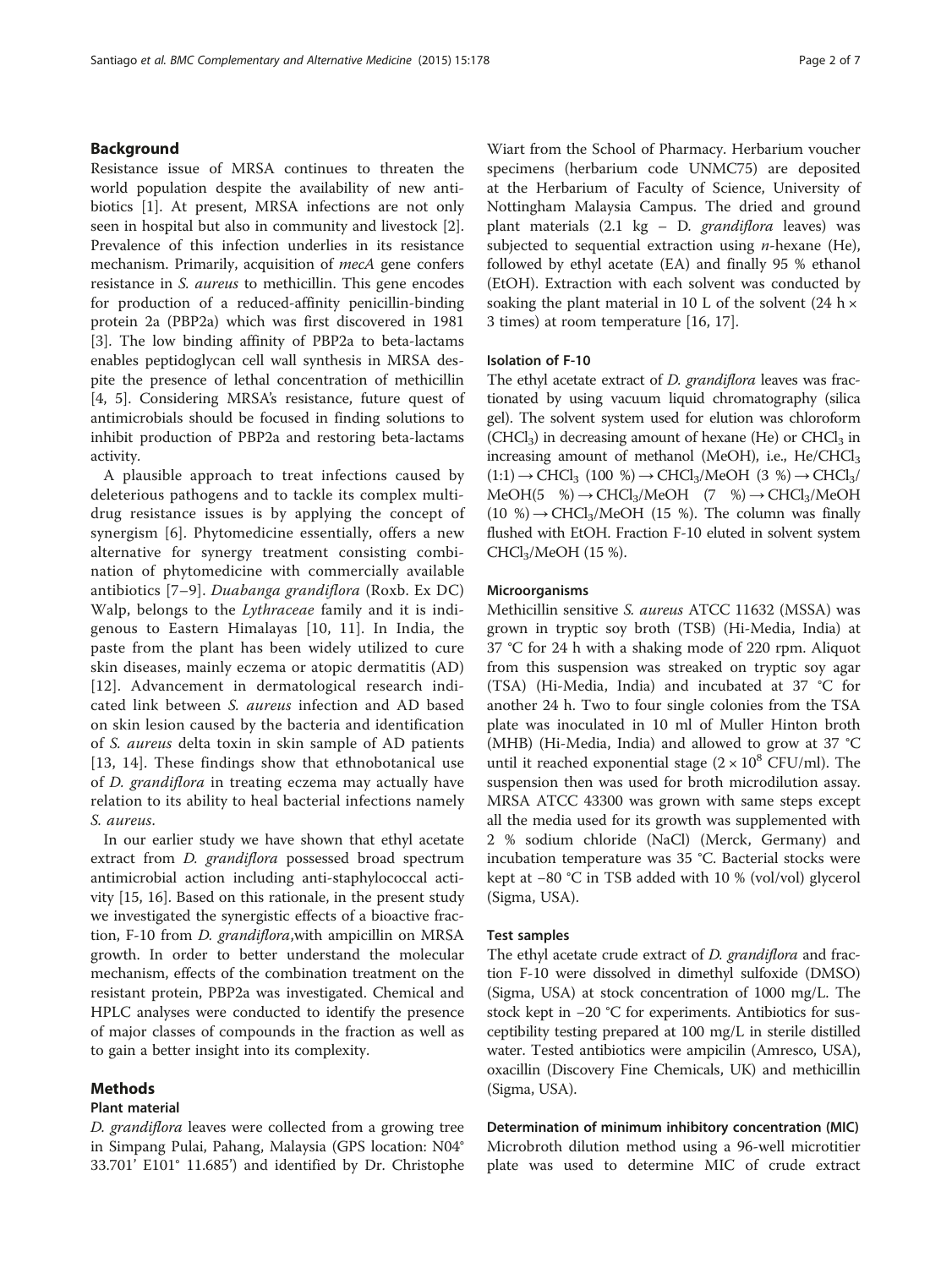D. grandiflora, fraction F-10 and control antibiotics against MRSA and MSSA. Antibiotics were tested with concentrations ranging from 0.19 to 100 mg/L and plant extract samples from 90 to 12,000 mg/L. Bacterial suspensions were prepared according to methods described above (section microorganism). Bacterial broth cultures were diluted to correspond to final inoculums of 5  $\times$  $10<sup>5</sup>$  CFU/ml upon inoculation into each well containing two-fold serial dilution of test samples. This experiment was done according to guidelines from Clinical and Laboratory Standards Institute (CLSI) 2007 [\[18](#page-6-0)] with recommendations adapted from Cos et al. [[19\]](#page-6-0).

### Fractional inhibitory concentration (FIC) index interpretation- Checkerboard method

This experiment was conducted according to a previously described checkerboard method [\[20\]](#page-6-0). MRSA cultures were grown in presence of the following sub-inhibitory concentrations of F-10;  $1/4 \times$  MIC (188 mg/L),  $1/8 \times$ MIC (94 mg/L), $1/16 \times$  MIC (47 mg/L), and  $1/32 \times$ MIC (23 mg/L) in combination with sub-inhibitory concentrations of ampicillin ranging from  $1/2 \times$  MIC to  $1/64 \times$  MIC (25 mg/L to 0.78 mg/L). This experiment was conducted on a 96-well microtiter plate with test samples and bacterial suspension prepared in same manner as for MIC determination except wells now contained combined test samples (F-10 and ampicillin).

FIC index for the combination treatments were calculated. The formula used was:

 $FIC$  ampicillin  $=$  MIC of ampicillin in combination  $\div$  MIC of ampicillin alone

FIC plant extract  $=$  MIC of plant extract in combination - MIC of plant extract alone

FIC index  $=$  FIC of ampicillin  $+$  FIC of plant extract

The combination was defined as synergy if the FIC index is ≤ 0.5, indifference was defined as when FIC index  $is > 0.5$  but  $\leq 4.0$ , and antagonism was defined as when FIC index is > 4.0 [[20](#page-6-0)]. The combination of two test samples; ampicillin and fraction F-10 was graphically described by a Cartesian diagram using isobole method for combinations that lowered MIC ampicillin. A straight line indicates no interaction and a concave isobole shows synergism between the tested components [\[21](#page-6-0)].

#### Kinetic growth curves assay

The experiment was conducted for combination which lowered the MIC of ampicillin for MRSA from 50 mg/L to 0.78 mg/L (1/64 of the original MIC). The test samples and bacterial inoculums were prepared as the same for FIC interpretation on a 96- well microtiter plate. Cell growth was monitored by reading optical density (OD) values at 600 nm at indicated time points for 24 h. Reading was monitored by using Varioskan flash multimode reader (Thermo Scientific, USA).

#### Western blotting analysis

MRSA culture was grown in combination treatment consisting of  $1/64 \times$  MIC ampicillin +  $1/4 \times$  MIC F-10 until late exponential phase (24 h). Bacterial protein was extracted by preparing the lysates in an extraction buffer containing Tris and EDTA (Thermo Scientific, USA). Following 15-min of centrifugation at 18,500 g, the pellets were obtained as the insoluble protein extracts which was harvested in elution buffer containing Tris, urea and sodium dihydrogen phosphate. Extracted protein (3 mg/L) was subjected to sodium dodecyl sulfate (SDS) - polyacrylamide (12 %) gel electrophoresis ran at 120 V, and then transferred to BioTrace™ NT nitrocellulose transfer membrane (Pall, USA). The production of PBP2a from MRSA was detected by probing the membranes with mouse anti-PBP2a primary antibody (Denka Seiken, Japan) and anti-glyceraldehyde 3-phosphate dehydrogenase (GAPDH) (Thermo Scientific, USA) with dilution factor of 1:10000. The same membranes were re-probed with anti-mouse horseradish peroxidase-linked secondary antibody (Abcam, UK) diluted to 1:10000 to facilitate colorimetric detection with 3, 3', 5, 5'-tetramethylbenzidine (TMB) substrate (Nacalai Tesque, Japan). Assay response was recorded using GS-800™ calibrated densitometer (Bio-Rad, USA). Results were recorded based on visual band intensity.

### Phytochemical analysis

Phytochemical analysis for the ethyl acetate crude extract of D. grandiflora leaves and fraction F-10 was carried out according to methods described by Jones and Kinghorn [[22](#page-6-0)].

#### High performance liquid chromatography (HPLC) analysis

An aliquot of fraction F-10 (40 μl of 10 mg/ml) was analyzed by reverse phase HPLC  $(C_{18})$  using the following gradient solvent system: 2 min at 10 % acetonitrile  $(ACN)/miliQ$  water  $(H<sub>2</sub>O)$ ; a linear gradient to 75 %  $ACN/H<sub>2</sub>O$  over 12 min; isocratic at 75 % for 10 min; a linear gradient to 100 % ACN for 2 min; isocratic at 100 % ACN for 4 min. HPLC was performed on a Varian 940-LC system using a reversed phase analytical column (Pursuit XRs C18,  $4.6 \times 150$  mm, 5 µm) with photodiode array (PDA) detection at 254 nm.

#### Results

### Anti-MRSA activities of D. grandiflora leaf extract and fraction F-10

The MIC values for MRSA are higher than MSSA for the tested antibiotics confirming the resistance of the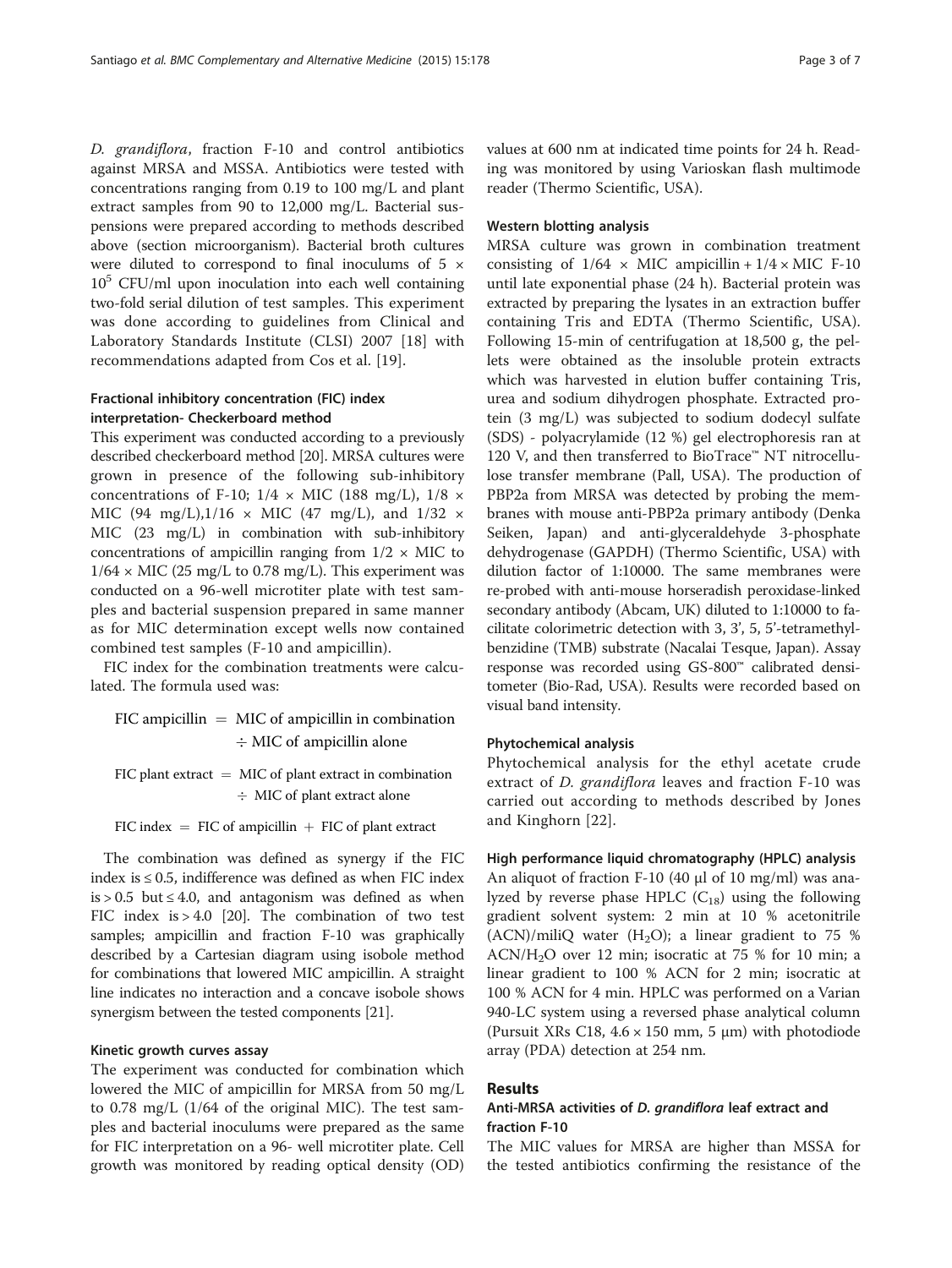strain used in this study. D. grandiflora leaf extract showed a moderate antimicrobial activity against MRSA and MSSA with same MIC value. The MIC value for fraction F-10 however showed a 4-fold reduction indicating an increased antimicrobial activity against MRSA and MSSA. Table 1 shows the MIC results for tested antibiotics, D. grandiflora extract and F-10.

### Synergistic effects of ampicillin and fraction F-10 against MRSA FIC index

In FIC index interpretation, 10 out of 24 tested combination treatments indicated synergism (results not shown). Table 2 shows the new MIC values of ampicillin against MRSA achieved by combination treatments for four most synergistic combinations along with the corresponding FIC index values. It is noteworthy that the presence of F-10 remarkably reduced the MIC of ampicillin against MRSA. The most notable change in the MIC of ampicillin was observed when  $1/4 \times$  MIC of F-10 was added, where the MIC was reduced by 64-fold from 50 mg/L to 0.78 mg/L.

The appreciable synergistic effects observed for the combination  $1/64 \times$  MIC ampicillin +  $1/4 \times$  MIC F-10 is further supported by the isobole concave curve for the MIC of the two components, ampicillin and F-10 (Fig. 1).

#### Effects of ampicillin and F-10 alone and in combination on MRSA growth curves

Kinetic growth curves of combinations of ampicillin and fraction F-10 demonstrated synergistic effects in inhibiting growth of MRSA over a period of 24 h (Fig. [2](#page-4-0)). The presence of F-10 alone at sub-inhibitory concentrations  $(1/4 \times$ MIC) suppressed the bacterial growth up to 50 % compared to control MRSA. Ampicillin at sub-inhibitory concentration ( $1/64 \times$  MIC) suppressed the growth of MRSA by 8 % only after 24-h of incubation. Nevertheless, in combination treatment, the growth of MRSA was markedly inhibited.

### Inhibition of PBP2a expression in MRSA by combination of ampicillin with F-10

The expression of PBP2a in MRSA in treatment of  $1/64 \times$  MIC ampicillin +  $1/4 \times$  MIC F-10 was studied.

Table 1 Minimum inhibitory concentration (MIC) of test samples for MRSA ATCC 43300 and MSSA ATCC 11632. Values represent triplicates of three independent experiments

|                                              | MIC (mq/L)      |                 |  |  |
|----------------------------------------------|-----------------|-----------------|--|--|
| Test samples                                 | MRSA ATCC 43300 | MSSA ATCC 11632 |  |  |
| Ampicillin                                   | 50              | 6.25            |  |  |
| Oxacillin                                    | 20              | 2.50            |  |  |
| Methicillin                                  | 10              | 0.31            |  |  |
| Leaf ethyl acetate extract<br>D. grandiflora | 3000            | 3000            |  |  |
| Fraction F-10                                | 750             | 750             |  |  |

| <b>Table 2</b> FIC indices combination of fraction F-10 of D. grandiflora |
|---------------------------------------------------------------------------|
| leaf extract with ampicillin against MRSA ATCC 43300. Values              |
| represent triplicates of three independent experiments                    |

| MIC of F-10 (mg/L)     | MIC of ampicillin in<br>combination (mg/L) | <sup>a</sup> FIC index |
|------------------------|--------------------------------------------|------------------------|
| $\Omega$               | 50                                         |                        |
| $1/4 \times$ MIC (188) | 0.78                                       | 0.25                   |
| $1/8 \times$ MIC (94)  | 3.13                                       | 0.18                   |
| $1/16 \times$ MIC (47) | 12.5                                       | 0.31                   |
| $1/32 \times$ MIC (23) | 12.5                                       | 0.28                   |

 ${}^{a}$ FIC index; synergism  $\leq$  0.5, indifference >0.5 but  $\leq$  4.0, and antagonism > 4

The controls include untreated MRSA, untreated MSSA and MRSA grown in only one test sample (ampicillin or F-10) at sub-inhibitory concentrations that were same as in the combination treatment. Figure [3](#page-4-0) depicts expression of PBP2a in each treatment. MSSA did not express any PBP2a band and a clear protein band (76 kDa) was seen in MRSA cultures. The intensity of PBP2a expression in MRSA cultures that were exposed to 1/64 x MIC ampicillin was higher compared to untreated MRSA (See Fig. [3,](#page-4-0) lane 3 and lane 2, respectively). MRSA culture treated with F-10 alone appeared to have attenudated PBP2a expression compared to control MRSA (see lane 4). In combination treatment, presence of F-10 and ampicillin (both at sub-inhibitory level), totally inhibited the expression of PBP2a. Control GAPDH was expressed in all controls and treatment.

### Classes of phytochemicals and HPLC analysis of fraction F-10

Phytochemical evaluation of the crude extract indicated the presence tannins, alkaloids, flavonoids, saponins,

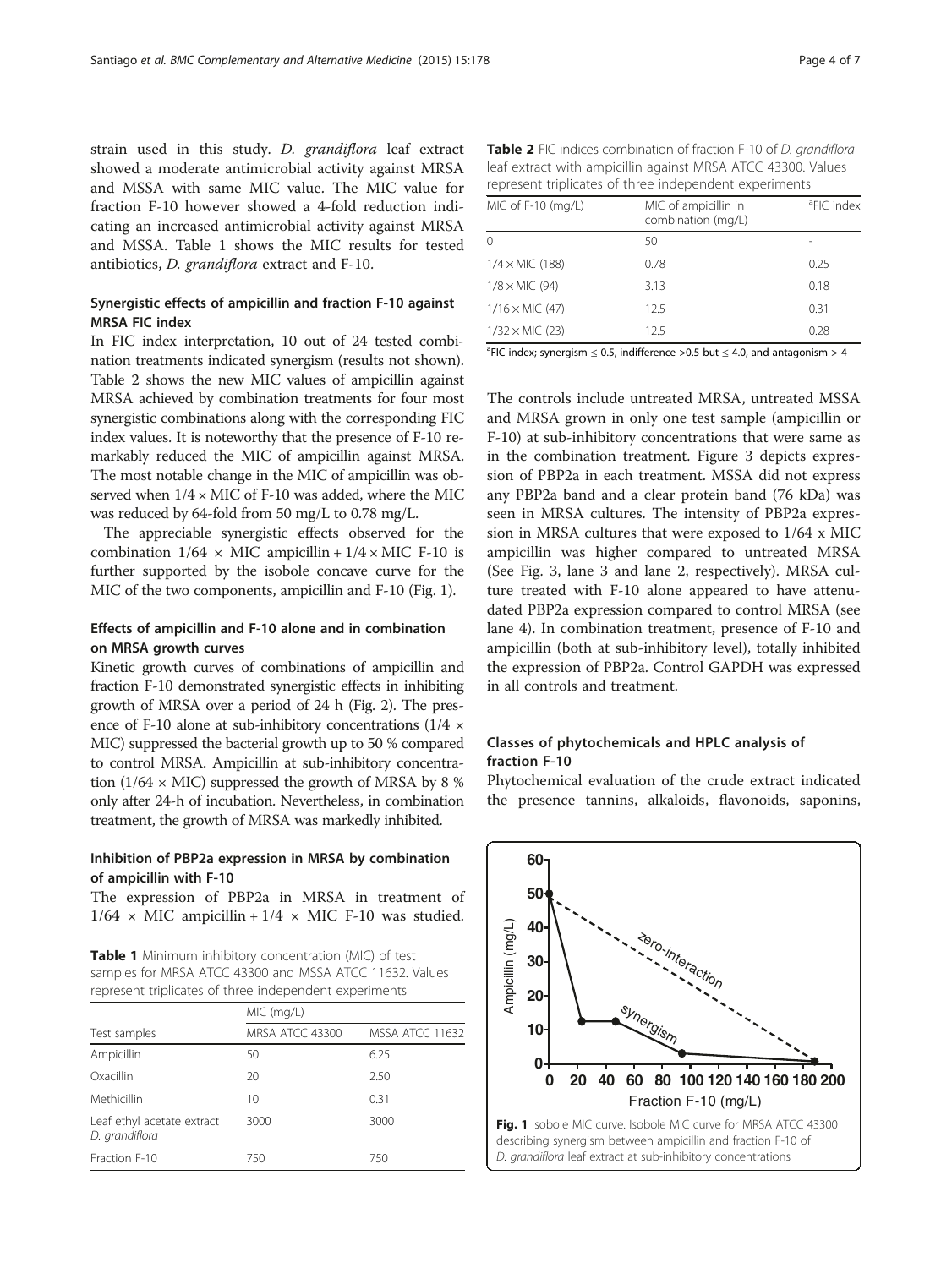sterols and glycosides, while fraction F-10 contain similar classes of compounds, except alkaloid (Table 3).

HPLC chromatogram (Fig. [4\)](#page-5-0) of fraction F-10 revealed five broad chromatographic peaks at 254 nm. These peaks appeared when the mobile phase composition was 75 % ACN/ $H_2O$ , taking place between 12 to 16 min. The chromatogram indicated severe overlapping of individual compound peak due to incomplete separation, which suggested that F-10 comprised a complex mixture of phytochemicals and this is consistent with the phytochemical analysis.

#### **Discussion**

PBP2a 76 kDa **Band Intensity** 

GAPDH 37 kDa (loading control)

Medicinal use of D. grandiflora is to treat ailments associated with skin diseases [[12\]](#page-6-0) which may worsen with bacterial and viral infection due the patient's susceptibility [[23\]](#page-6-0). Consistently, MIC evaluation indicated that the crude ethyl acetate extract and fraction F-10 possess antibacterial properties against MRSA and MSSA based

1

 $\overline{2}$ 

3

4

5

Fig. 3 Inhibition of PBP2a expression in MRSA ATCC 43300. Lane: 1 - control MSSA ATCC 11632, 2 - control MRSA ATCC 43300, 3 - ampicillin 0.78 mg/L, 4 - fraction F-10 188 mg/L, 5 - ampicillin 0.78 mg/L + fraction F-10 188 mg/L. Scoring of visual band intensity; − absence of band, + presence of band, ++ presence of strong band, +++ presence of very strong band (black vertical lines in between the gel lanes indicate the image has been juxtaposed but within the same gel)

on their antimicrobial activities. Deduction from the MIC and FIC index evaluations coupled with results from the kinetic growth assay concluded that components in F-10 act synergistically with ampicillin in inhibiting MRSA's growth. This was evidently demonstrated by reduction of MIC ampicillin from 50 mg/L to 0.78 mg/L in the presence of  $1/4 \times$  MIC of F-10.

Prompted by these results, we investigated the combination's mechanisms of action on MRSA and found it is linked to PBP2a inhibition. Shimizu et al. [[24\]](#page-6-0) reported that corilagin from Arctostaphylos uva-ursi was able to inhibit PBP2a production and subsequently increased the potency of beta-lactam antibiotics. Based on the Western blot analysis, we confirmed that combination of F-10 with ampicillin (both at sub-inhibitory concentration) totally suppressed the expression of PBP2a in MRSA. The noteworthy observation here is F-10 alone could only attenuate PBP2a expression in MRSA and by combining this fraction with ampicillin, a complete inhibition on PBP2a was achieved. We postulated that F-10 interferes with the regulatory genes involved in the expression of mecA that encodes for PBP2a expression in MRSA [\[25](#page-6-0)]. This gene's transcription can be

| <b>Table 3</b> Qualitative analysis of phytochemical contents of |  |  |
|------------------------------------------------------------------|--|--|
| D. grandiflora leaves extract and fraction F-10                  |  |  |

| Phytochemicals   | D. grandiflora leaves extract | $F-10$         |
|------------------|-------------------------------|----------------|
| Tannins          | $++$                          | $\overline{+}$ |
| <b>Alkaloids</b> | $^{+}$                        |                |
| Flavonoids       | $^+$                          | $\overline{+}$ |
| Saponins         | $^+$                          | $^{+}$         |
| Sterols          | $+ +$                         | $^{+}$         |
| Glycosides       | $+ +$                         |                |

Results represent triplicates of an independent experiment (+ present, + + moderate amount, + + + appreciable amount, −absence)

<span id="page-4-0"></span>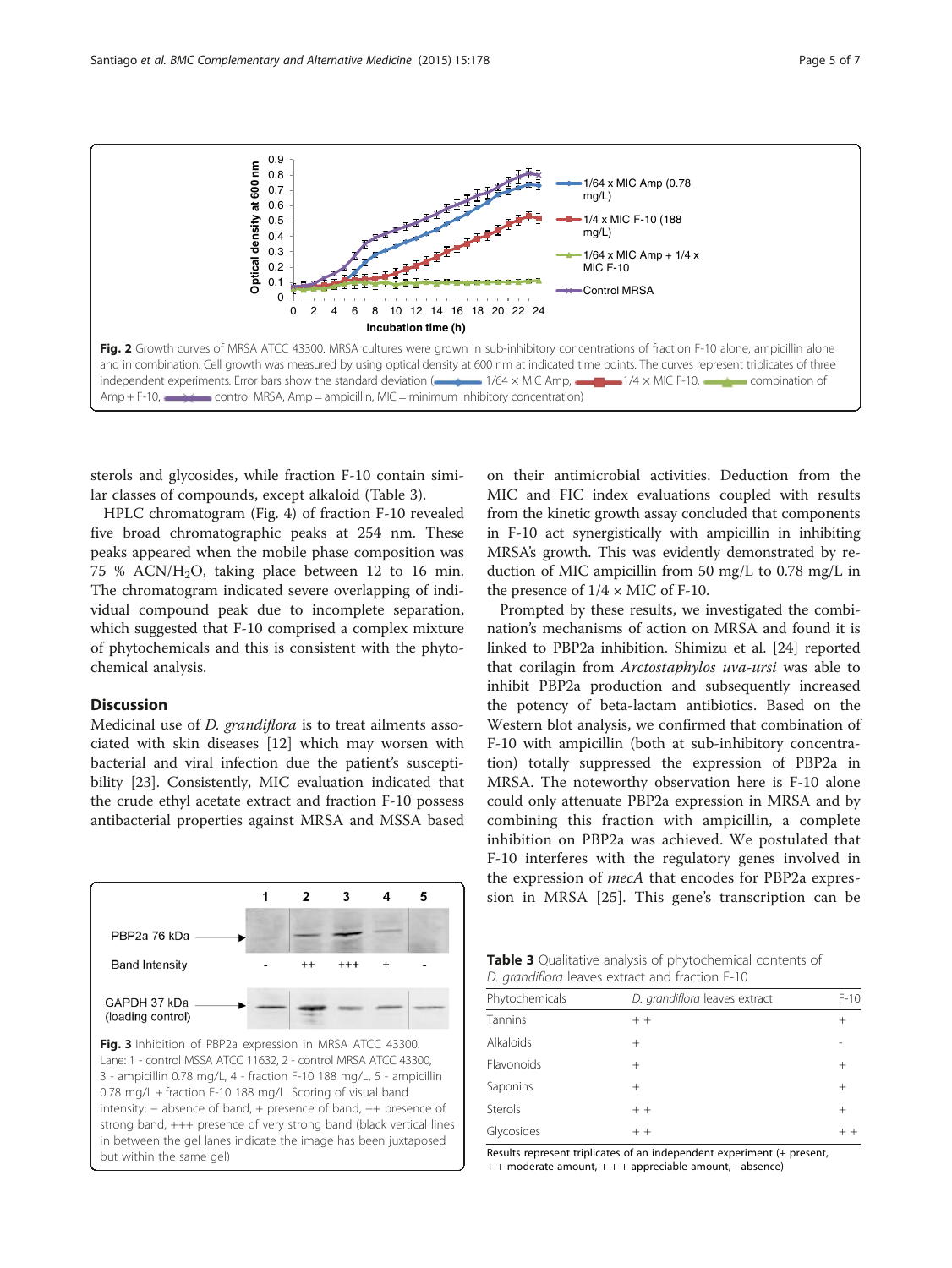<span id="page-5-0"></span>

controlled by the *mecR1-mecI-mecR2* regulatory gene. It was reported that this very unique three-component arrangement, consisting of a transcriptional repressor (*mecI*), a sensor-inducer ( $mecRI$ ) and an anti-repressor ( $mecR2$ ), is vital for full expression of the  $mecA$  gene [[26](#page-6-0)–[28](#page-6-0)]. In brief, exposure of beta-lactams to MRSA stimulates mecR1-mecI-mecR2 genes of mecA regulatory locus, which leads to robust induction of mecA transcription. As a consequence, unique modulation of proteolytic cleavage series takes place, eventually causing complete expression of beta-lactam resistance such as PBP2a production [\[26](#page-6-0)]. Hence, intrusion of F-10 with any of these regulatory genes might interrupt the three-component arrangement system, consequently preventing synthesis of PBP2a or full induction of mecA that is vital for resistance expression. Nevertheless, the possibility that the antibacterial effects of F-10 is caused by several mechanisms cannot be ruled out since this fraction essentially contains a cocktail of naturally occurring compounds.

Phytochemical analysis showed occurrence of tannins, flavonoids, saponins, sterols, and glycosides in F-10. Same phytochemicals were detected in *D. grandiflora* extracts reported in a different study that demonstrated anti-staphylococcal activities [[15\]](#page-6-0). The phytochemical analysis also provided insight into possible mechanisms of action. Flavonoids and tannins found in F10 have been shown to be toxic to microorganism due sites and numbers of hydroxyl group that has non nonspecific interactions with the protein or able to cause enzyme inhibition [[29](#page-6-0), [30\]](#page-6-0). Since PBPs are group of protein enzymes [[31\]](#page-6-0), these phytochemicals could form nonspecific interaction with them. Interaction as this may affect the bacterial cell biosynthesis process eventually leading to MRSA growth inhibition as demonstrated in our synergy growth curve experiment. Furthermore, it is likely that the same non-specific interaction may have also caused inhibition of PBP2a expression in our study. Besides that sterols and glycosides were also found in F-10. Plant sterols were proven to have antibacterial

properties [\[32\]](#page-6-0), and several glycoside compounds were reported to exhibit antimicrobial activities against MRSA [[33](#page-6-0)]. It appears that a number of possible phytochemicals detected in F-10 could contribute to the anti-MRSA activity.

Our study indicates that F-10 has anti-MRSA properties and resulted in greater inhibitory activity when used with ampicillin in the in-vitro assays. Synergism of antimicrobial effect in this study is linked to inhibition of PBP2a expression. As such F-10 is potentially a good candidate for development of new treatment regime for MRSA. Subsequent experiments are crucial to study the pharmacokinetics properties of the fraction and its interaction with ampicillin in an in vivo model. Besides, the interactions of F-10 with the regulatory genes, mecI-mecR1-mecR2 and their resultant proteins leading to the inhibition phenomenon remained to be solved and require additional investigations.

### Conclusions

Our data revealed that a bioactive fraction F-10 isolated from *D. grandiflora* possesses antimicrobial activity. Anti-MRSA evaluation showed that this fraction works synergistically with ampicillin in hindering growth of the bacteria. The ability of F10 to attenuate the production of PBP2a is postulated to result in the restoration of the susceptibility of MRSA to ampicillin.

#### Competing interests

The authors declare that they have no competing interests.

#### Authors' contributions

CS conducted the microbiology studies (FIC index, MIC evaluation) and drafted the manuscript. ELP conducted the Western blot analysis and drafted the Western blot method section. KHL, HSL and KNT conceived the study, and participated in its design and coordination and helped to draft the manuscript. All authors read and approved the final manuscript.

#### Acknowledgements

This study was supported financially by the research grant (M0048.54.01) obtained from Ministry of Agriculture and Agro-Based Industry Malaysia and Miss Carolina Santiago received her Ph.D. scholarships from the Ministry of Education Malaysia and the University of Nottingham Malaysia Campus.